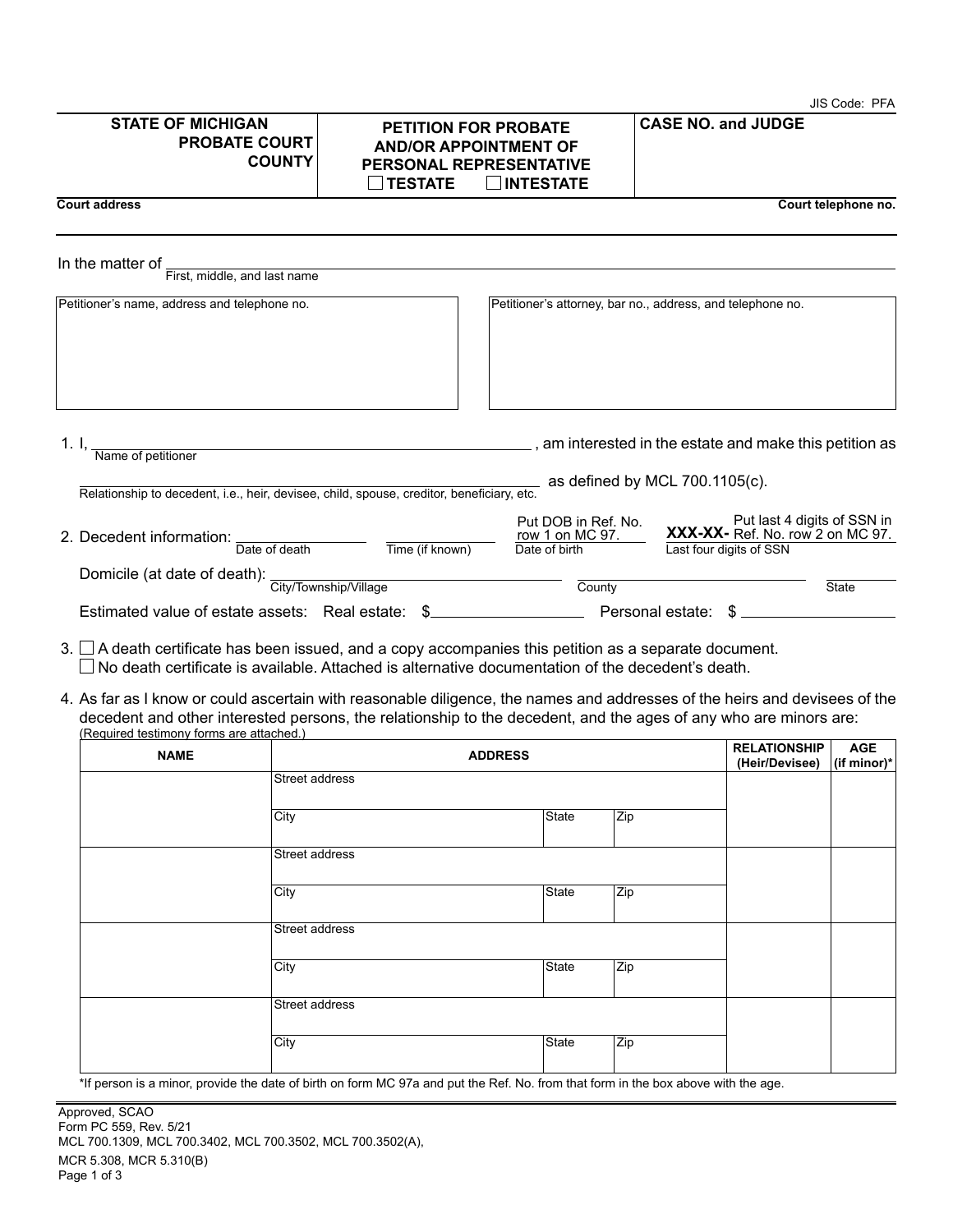## **Petition for Probate and/or Appointment of Personal Representative** (5/21) Page 2 of 3

**Case No.**

## 4. (continued)

Of the interested persons listed above, the following are under legal disability or otherwise represented and presently

|      | have or will require representation:                                                                                                                                                                          |                         | <b>REPRESENTED BY</b>                                                                                                                                                                                                                                                                                                                                                                  |  |
|------|---------------------------------------------------------------------------------------------------------------------------------------------------------------------------------------------------------------|-------------------------|----------------------------------------------------------------------------------------------------------------------------------------------------------------------------------------------------------------------------------------------------------------------------------------------------------------------------------------------------------------------------------------|--|
|      | <b>NAME</b>                                                                                                                                                                                                   | <b>LEGAL DISABILITY</b> | Name, address, and capacity                                                                                                                                                                                                                                                                                                                                                            |  |
|      |                                                                                                                                                                                                               |                         |                                                                                                                                                                                                                                                                                                                                                                                        |  |
|      |                                                                                                                                                                                                               |                         |                                                                                                                                                                                                                                                                                                                                                                                        |  |
|      |                                                                                                                                                                                                               |                         |                                                                                                                                                                                                                                                                                                                                                                                        |  |
|      |                                                                                                                                                                                                               |                         |                                                                                                                                                                                                                                                                                                                                                                                        |  |
|      |                                                                                                                                                                                                               |                         |                                                                                                                                                                                                                                                                                                                                                                                        |  |
|      |                                                                                                                                                                                                               |                         |                                                                                                                                                                                                                                                                                                                                                                                        |  |
|      | was located in this county at the date of death.                                                                                                                                                              |                         | $5. \Box$ a. Venue is proper in this county because the decedent was domiciled in this county on the date of death.<br>$\Box$ b. The decedent was not domiciled in Michigan, but venue is proper in this county because property of the decedent                                                                                                                                       |  |
|      |                                                                                                                                                                                                               |                         | $\Box$ 6. An application was previously filed and a personal representative was appointed informally.                                                                                                                                                                                                                                                                                  |  |
|      |                                                                                                                                                                                                               |                         |                                                                                                                                                                                                                                                                                                                                                                                        |  |
|      |                                                                                                                                                                                                               |                         | □ 7. A personal representative has been previously appointed in<br>□ 7. A personal representative has been previously appointed in<br>□<br><b>State</b>                                                                                                                                                                                                                                |  |
|      |                                                                                                                                                                                                               |                         | and the appointment has not been terminated. The personal representative's name and address are                                                                                                                                                                                                                                                                                        |  |
|      |                                                                                                                                                                                                               |                         |                                                                                                                                                                                                                                                                                                                                                                                        |  |
| Name |                                                                                                                                                                                                               | <b>Address</b>          |                                                                                                                                                                                                                                                                                                                                                                                        |  |
|      |                                                                                                                                                                                                               |                         |                                                                                                                                                                                                                                                                                                                                                                                        |  |
| City |                                                                                                                                                                                                               |                         | State<br>Zip                                                                                                                                                                                                                                                                                                                                                                           |  |
|      | $8. \Box$ a. The decedent's will, dated __________________, with codicil(s) dated _                                                                                                                           |                         |                                                                                                                                                                                                                                                                                                                                                                                        |  |
|      | is/are offered for probate and is/are                                                                                                                                                                         |                         | $\Box$ already in the court's possession.<br>$\Box$ attached to this petition.                                                                                                                                                                                                                                                                                                         |  |
|      |                                                                                                                                                                                                               |                         |                                                                                                                                                                                                                                                                                                                                                                                        |  |
|      |                                                                                                                                                                                                               |                         |                                                                                                                                                                                                                                                                                                                                                                                        |  |
|      | $\Box$ b. An authenticated copy of the will and codicil(s), if any, probated in _____________<br>County, State<br>is/are offered for probate, and documents establishing its probate accompany this petition. |                         |                                                                                                                                                                                                                                                                                                                                                                                        |  |
|      | $\square$ c. Neither the original will nor an authenticated copy of a will probated in another jurisdiction accompanies the                                                                                   |                         |                                                                                                                                                                                                                                                                                                                                                                                        |  |
|      |                                                                                                                                                                                                               |                         | petition. The will is lost, destroyed, or otherwise unavailable, but its contents are (Attach additional sheets as necessary.)                                                                                                                                                                                                                                                         |  |
|      |                                                                                                                                                                                                               |                         |                                                                                                                                                                                                                                                                                                                                                                                        |  |
|      |                                                                                                                                                                                                               |                         |                                                                                                                                                                                                                                                                                                                                                                                        |  |
|      |                                                                                                                                                                                                               |                         |                                                                                                                                                                                                                                                                                                                                                                                        |  |
|      |                                                                                                                                                                                                               |                         | $\square$ 9. The decedent's will was $\;\square$ formally $\;\square$ informally probated on $\_\_$ in $\_\_$ in $\_\_$                                                                                                                                                                                                                                                                |  |
|      |                                                                                                                                                                                                               |                         |                                                                                                                                                                                                                                                                                                                                                                                        |  |
|      | will or codicil(s).                                                                                                                                                                                           |                         | 10. To the best of my knowledge, I believe that the instrument(s) subject to this petition, if any, was/were validly executed<br>and is/are the decedent's last will. After exercising reasonable diligence, I am unaware of an instrument revoking the<br>$\Box$ a. After exercising reasonable diligence, I am unaware of any unrevoked testamentary instrument relating to property |  |
|      | located in this state as defined under MCL 700.1301.                                                                                                                                                          |                         |                                                                                                                                                                                                                                                                                                                                                                                        |  |
|      |                                                                                                                                                                                                               |                         | $\square$ b. I am aware of an unrevoked testamentary instrument relating to property located in this state as defined under                                                                                                                                                                                                                                                            |  |
|      |                                                                                                                                                                                                               |                         |                                                                                                                                                                                                                                                                                                                                                                                        |  |
|      | MCL 700.1301, but the instrument is not being probated because                                                                                                                                                |                         |                                                                                                                                                                                                                                                                                                                                                                                        |  |

| The instrument     | $\Box$ is attached to this petition. | $\Box$ is already in the court's possession.             |
|--------------------|--------------------------------------|----------------------------------------------------------|
| Name               | $\Box$ 11. I nominate $\_\_$         | as personal representative, who is qualified and has the |
|                    |                                      |                                                          |
| His/her address is | Address                              |                                                          |

.